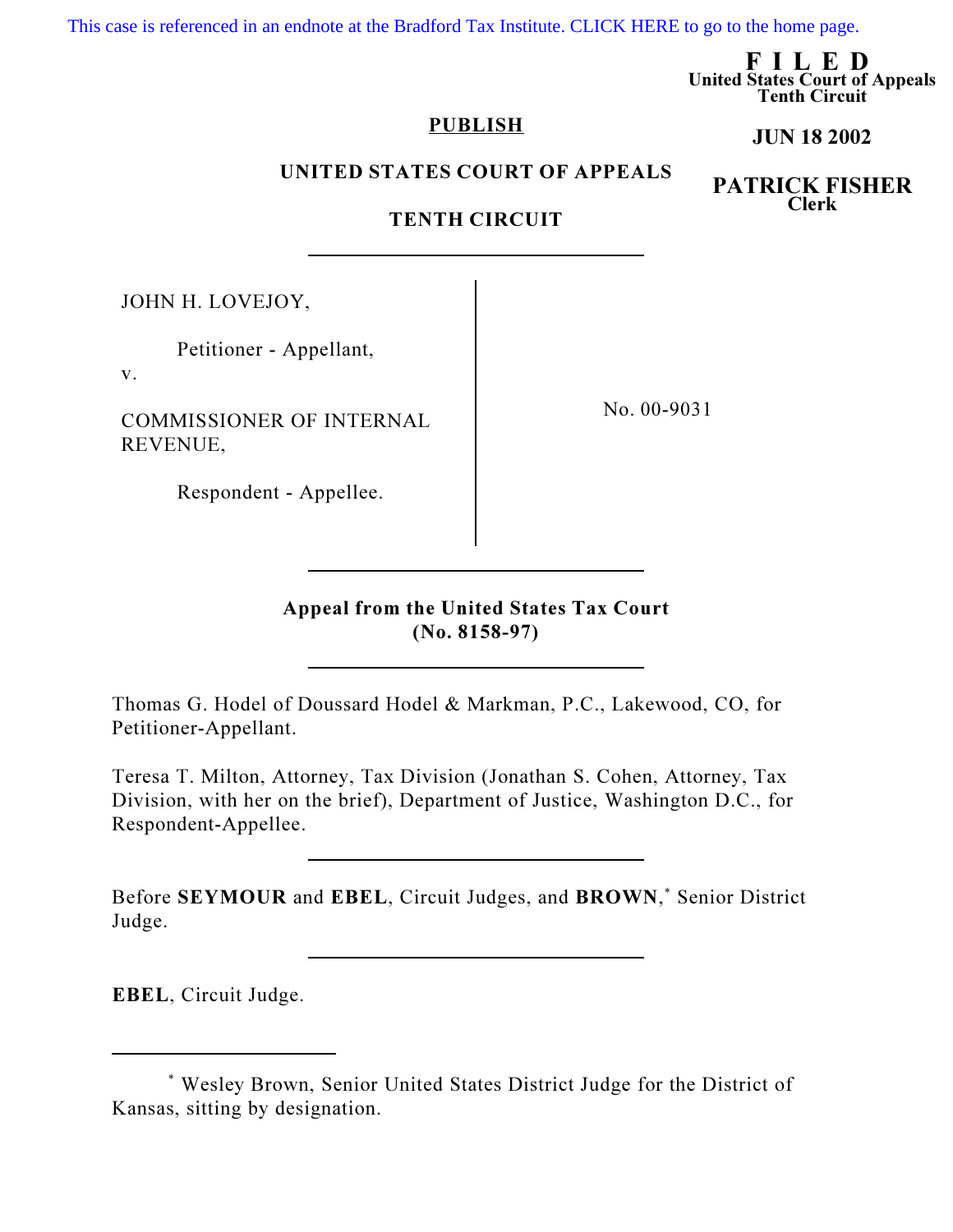Petitioner-Appellant John H. Lovejoy appeals the tax court's determination that certain support payments he made to his ex-spouse during divorce proceedings were not deductible under the Internal Revenue Code. The payments were unallocated, meaning there was no designation as to whether they applied to child support (which is not deductible) or spousal maintenance (also known as alimony, which is deductible). This case turns on whether Lovejoy's obligation to make these payments would have terminated automatically had his spouse died; they qualify as deductible alimony only if they would have so terminated. Because we predict that the Colorado Supreme Court would hold that these payments would not automatically terminate on the death of Lovejoy's spouse, we conclude that Lovejoy has not met his burden of showing that the payments are deductible. We therefore AFFIRM the tax court.

\* \* \* \*

We have jurisdiction to review the tax court's decision under I.R.C.  $\S$  7482(a)(1) "in the same manner and to the same extent as decisions of the district courts . . . tried without a jury." We therefore review the tax court's legal conclusions de novo and its findings of fact for clear error. Consolidated Mfg., Inc. v. Comm'r, 249 F.3d 1231, 1236 (10th Cir. 2001). Lovejoy bears the burden of showing that he is entitled to a deduction. Love Box Co. v. Comm'r, 842 F.2d 1213, 1216 (10th Cir. 1988).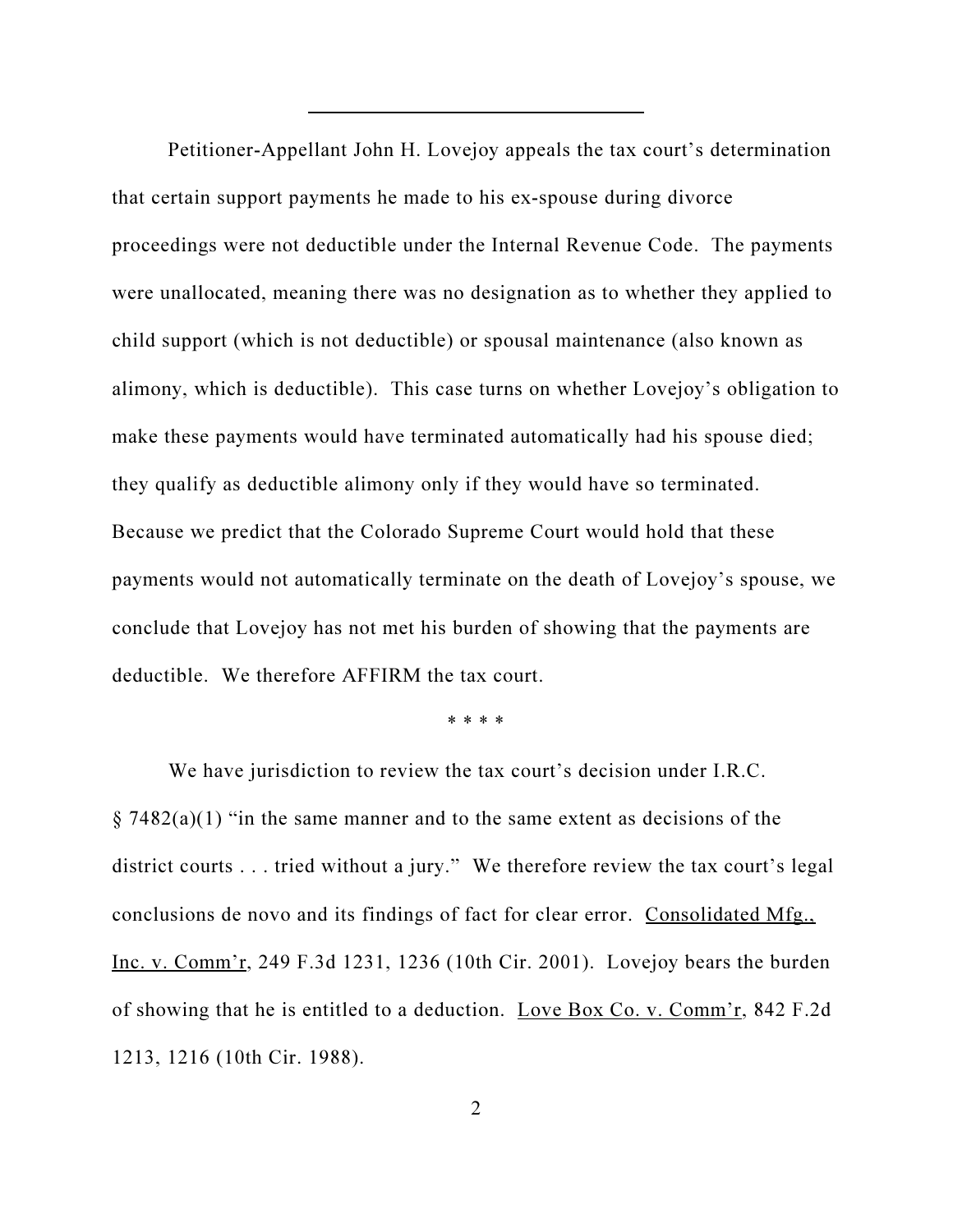Under I.R.C. § 215(a), a taxpayer is "allowed as a deduction an amount

equal to the alimony or separate maintenance payments paid during such

individual's taxable year." The term "alimony or separate maintenance payment"

is defined as "any payment in cash if":

(A) such payment is received by (or on behalf of) a spouse under a divorce or separation instrument,

(B) the divorce or separation instrument does not designate such payment as a payment which is not includible in gross income under this section and not allowable as a deduction under section 215,

(C) in the case of an individual legally separated from his spouse under a decree of divorce or of separate maintenance, the payee spouse and the payor spouse are not members of the same household at the time such payment is made, and

(D) there is no liability to make any such payment for any period after the death of the payee spouse and there is no liability to make any payment (in cash or property) as a substitute for such payments after the death of the payee spouse.

I.R.C. § 71(b)(1).

In addition,  $\S 71(c)(1)$  provides that "any payment which the terms of the divorce or separation instrument fix (in terms of an amount of money or a part of the payment) as a sum which is payable for the support of children of the payor spouse" is not includible in the recipient's income. Such payments include "amounts specified in the instrument [that are to be] reduced . . . on the happening of a contingency specified in the instrument relating to a child (such as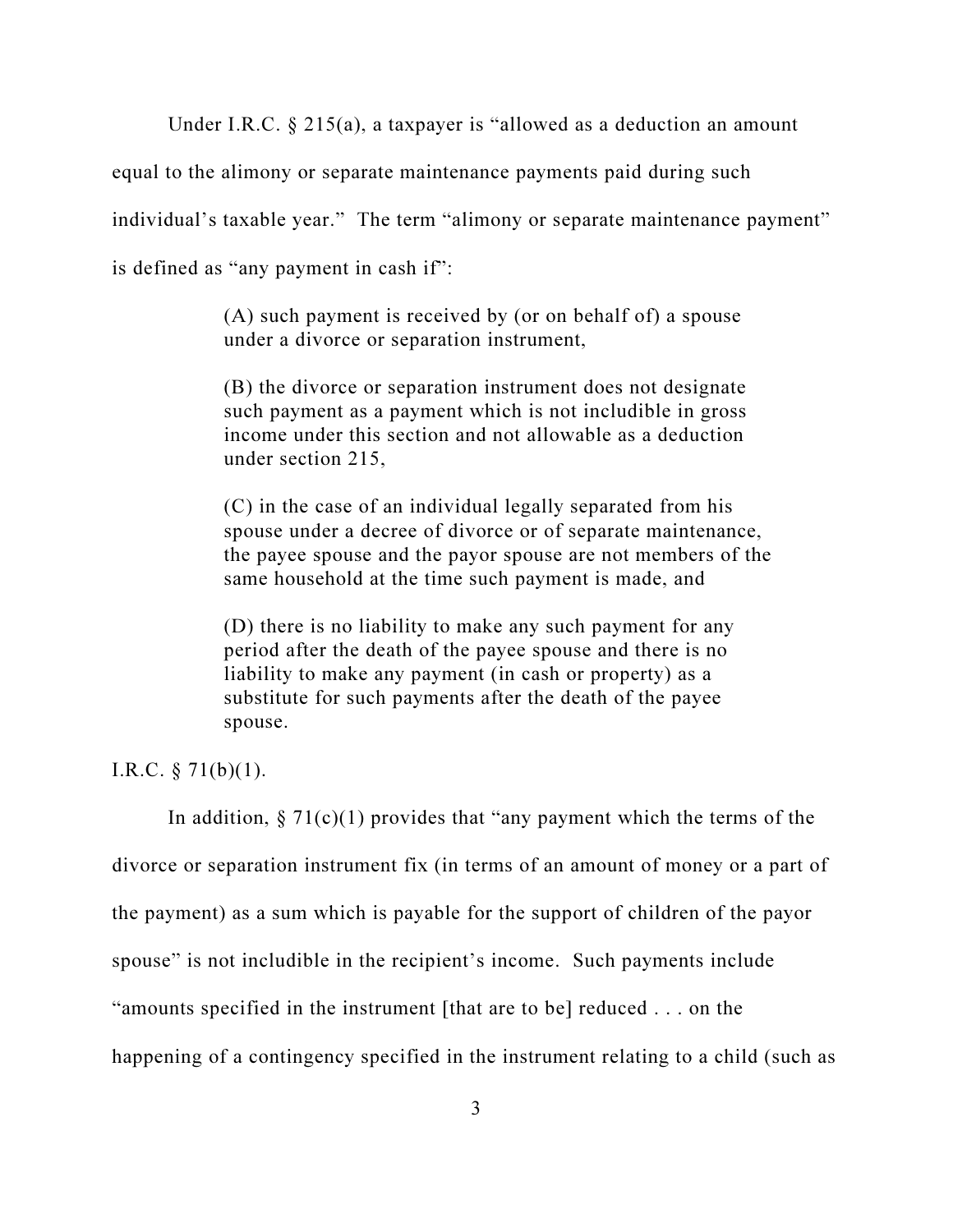attaining a specified age, marrying, dying, leaving school, or a similar contingency)."  $\S 71(c)(2)$ . Thus, Lovejoy may deduct payments to his ex-spouse only if the payments <u>both</u> meet the alimony definition in  $\S 71(b)(1)$  and are not child support within the meaning of  $\S 71(c)(1)$  or (c)(2).

There is no dispute that Lovejoy's payments to his ex-spouse were cash and meet the requirements of  $\S 71(b)(1)(A)-(C)$ . The principle question is whether they satisfy  $\S 71(b)(1)(D)$  – whether Lovejoy would have been obligated to continue with the payments if his ex-spouse had died.

As originally enacted in 1984,  $\S$  71(b)(1)(D) required that this absence of continued liability be stated explicitly in the divorce court's order. In a "technical correction" in 1986, Congress removed the requirement that this be expressed in the order. Payments now satisfy  $\S 71(b)(1)(D)$  when the divorce order is silent if background principles of state law mandate that the payments necessarily terminate upon the death of the payee spouse. See generally Hoover v. Comm'r, 102 F.3d 842, 845-47 (6th Cir. 1996); Zinsmeister v. Comm'r, 80 T.C.M. (CCH) 774 (2000). Because neither the temporary orders nor the permanent orders in this case expressly state whether Lovejoy's obligations would continue in the event his ex-spouse died, we look to Colorado law.

Colorado has adopted the Uniform Dissolution of Marriage Act ("UDMA"), which states that "[u]nless otherwise agreed in writing or expressly provided in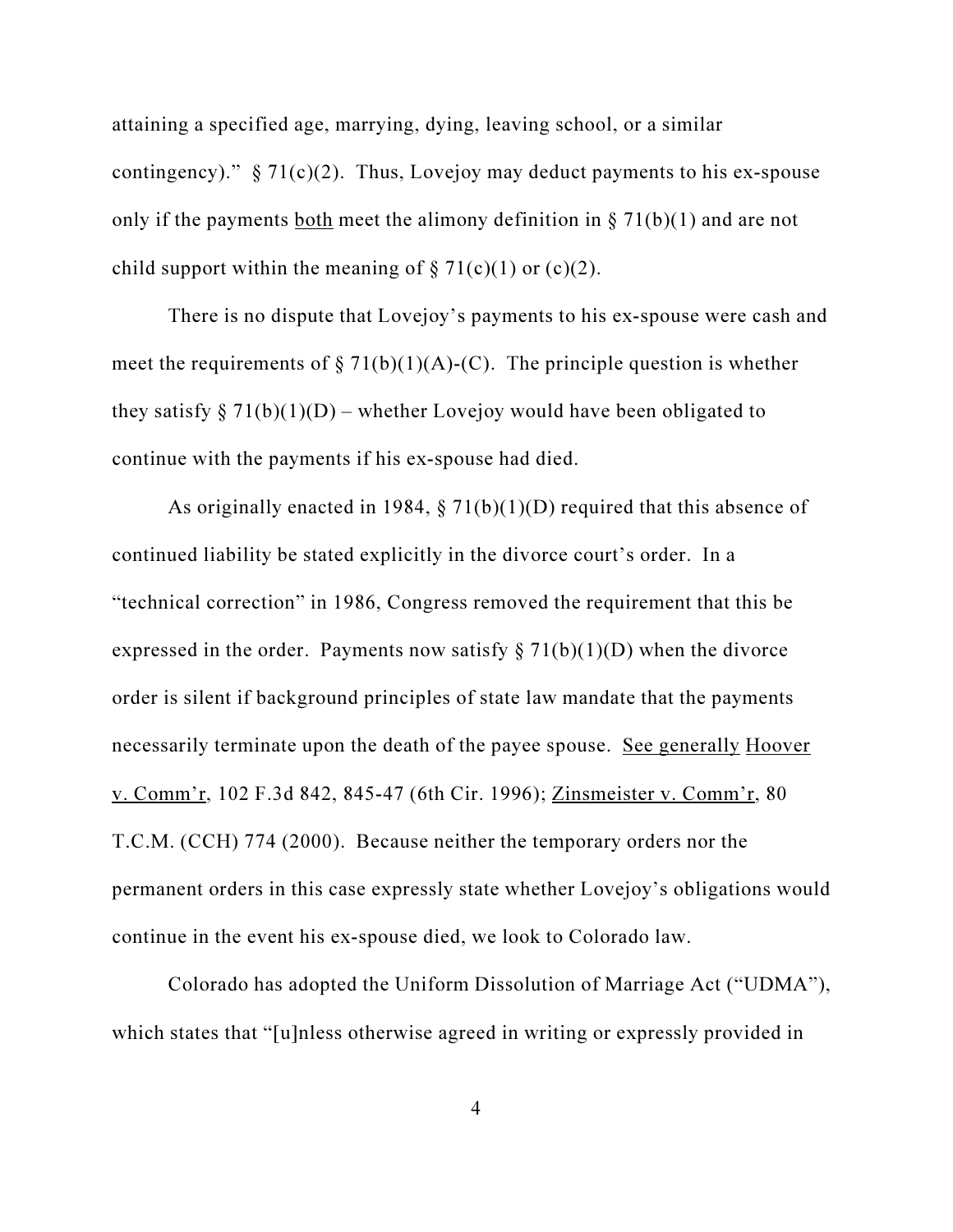the decree, the obligation to pay future maintenance is terminated upon the death of either party." Colo. Rev. Stat. § 14-10-122(2) (emphasis added). Conversely, the obligation to pay child support does not terminate upon the death of the custodial parent. Abrams v. Connolly, 781 P.2d 651, 656-57 (Colo. 1989) (en banc). The disputed question on appeal is whether, under Colorado law, the death of a recipient automatically terminates the spouse's obligation to make unallocated payments such as those at issue in this case. The tax court ruled that it does not.

There is no Colorado law squarely addressing the treatment of unallocated payments upon the death of the payee spouse. The only on-point cases cited by the parties address California law and are conflicting. Compare Heller v. Comm'r, 103 F.3d 138, 1996 WL 713049, at \*3 (9th Cir. 1996) (unpublished) (holding that the obligation to pay unallocated support would automatically terminate upon the recipient's death), and Ambrose v. Comm'r, 71 T.C.M. (CCH) 2429 (Mar. 14, 1996) (same), with Wells v. Comm'r, 75 T.C.M. (CCH) 1507 (Jan. 5, 1998) (holding that the obligation does not terminate upon death). This split of authority interpreting California law is no help to Lovejoy's attempt to show that Colorado law provides for the termination of unallocated payments upon the payee spouse's death.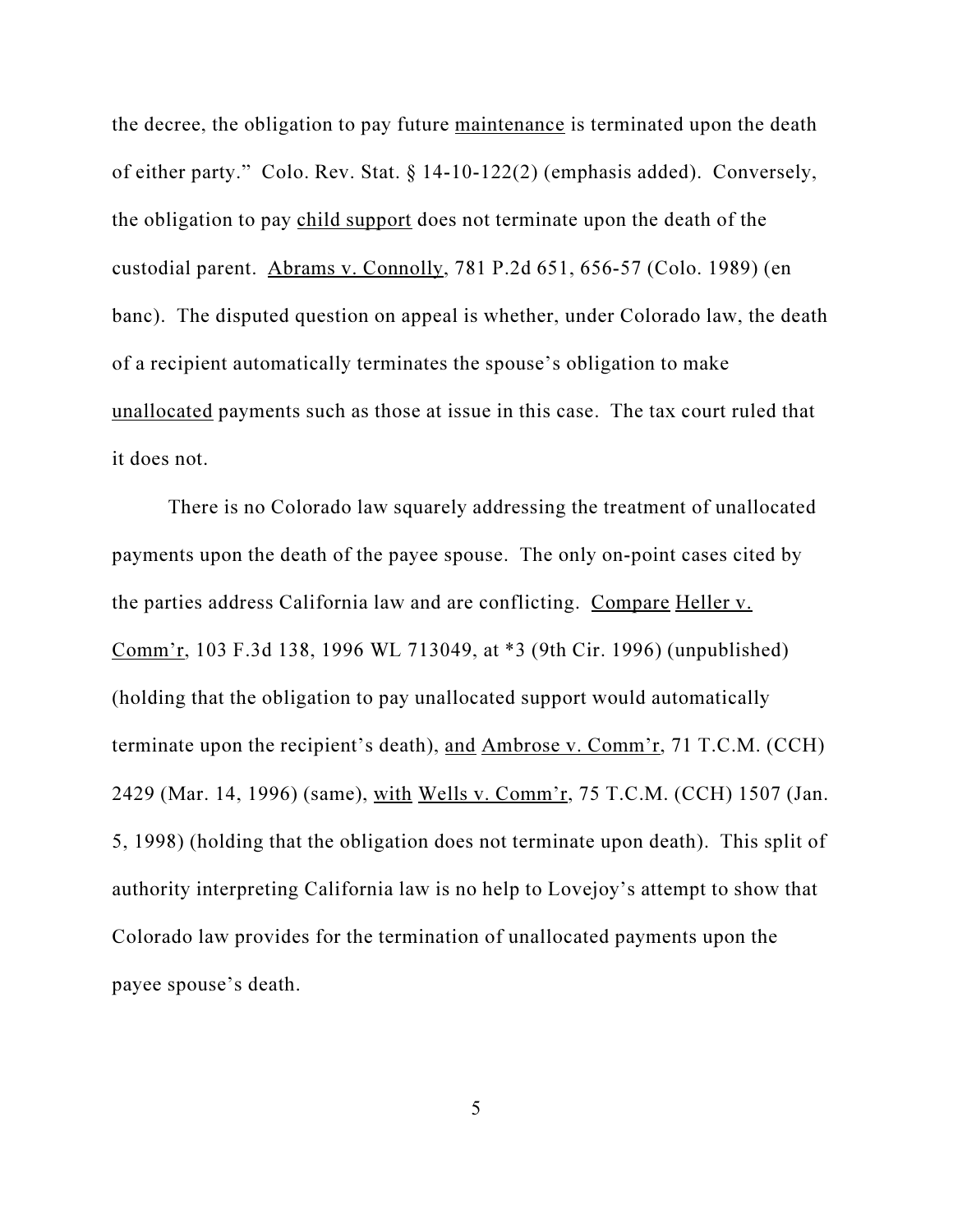Lovejoy also gains no support from Commissioner v. Lester, 366 U.S. 299 (1961), in which the Supreme Court held that a dissolution agreement "providing for . . . periodic payments must specifically state the amounts or parts thereof allocable to the support of the children" in order to avoid classification as alimony. Id. at 301. The governing statute at that time specifically provided that periodic payments received by a wife pursuant to a dissolution agreement were "'includible in the gross income of such wife'" unless the agreement's terms "'fix . . . a portion of the payment, as a sum which is payable for the support of minor children of such husband.'" Id. at 301 n.1 (quoting I.R.C.  $\S$  22(k) (1939)). Lester is unhelpful to our current inquiry because the statutory requirement that the dissolution agreement itself must explicitly allocate a portion of the payment as child support in order for it to be so considered was later deleted from the statute. In its place, Congress enacted the statutory test found in  $\S 71(b)(1)$ . Given that Lester did not consider this new statutory test, it is of no assistance to Lovejoy, who must meet the new statutory test in order to prevail.

Lovejoy's strongest argument is that his ex-spouse's death would have divested the family court of jurisdiction over the divorce action. Therefore, he argues, the temporary order would have abated and he would have had no continuing obligation to make the unallocated payments required by that order. In Colorado, as in most jurisdictions, it is true that, upon the death of a party during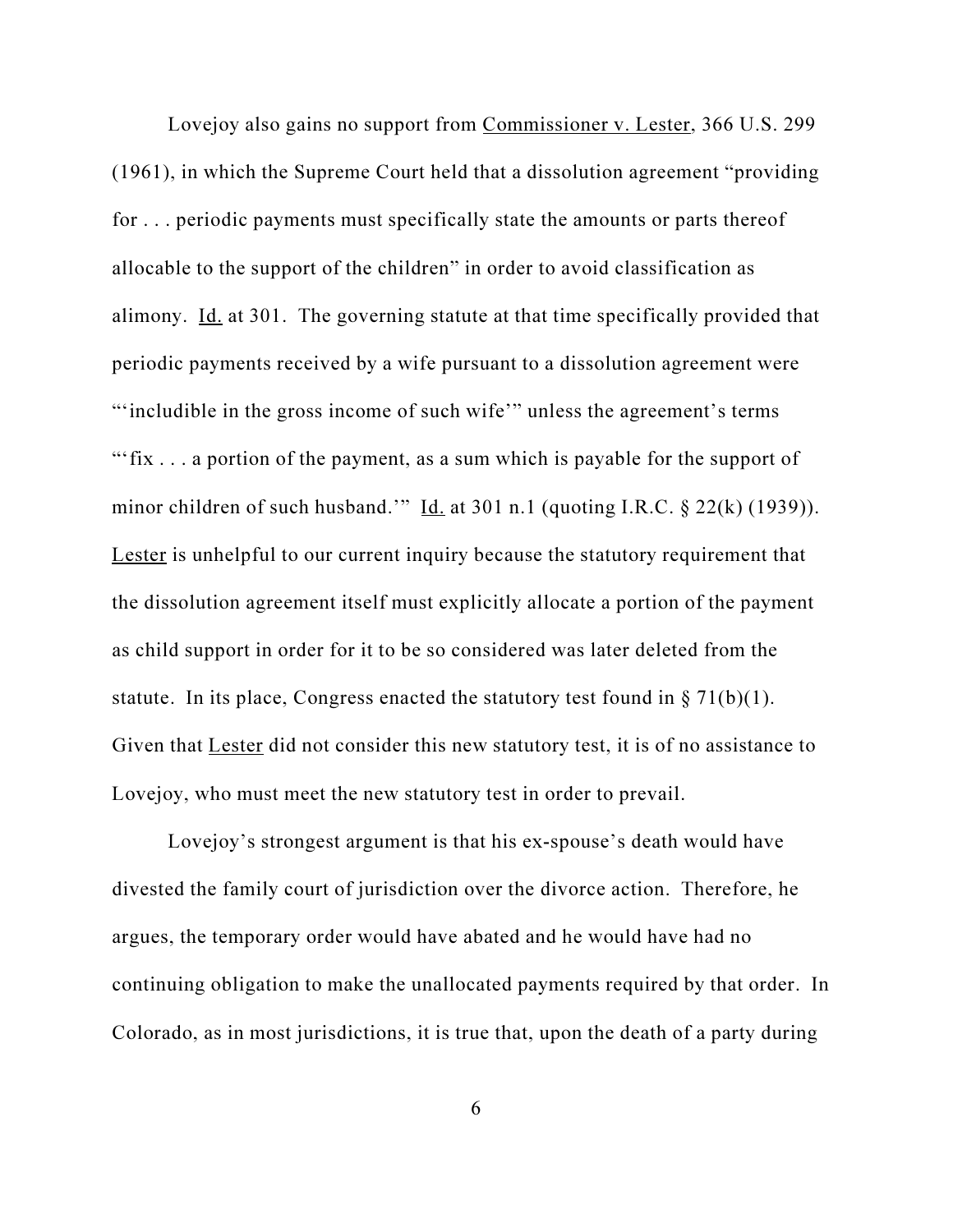the pendency of a divorce action and before a final decree of dissolution is entered, "'the general rule of law is that a divorce action immediately abates.'" In re Marriage of Connell, 870 P.2d 632, 633 (Colo. Ct. App. 1994) (emphasis added) (quoting Estate of McLaughlin v. Craig, 184 P.2d 130, 132 (Colo. 1947)). However, Colorado law provides that "provisions for the support of a child are [not] terminated . . . by the death of a parent obligated to support the child." Colo. Rev. Stat. § 14-10-122(3); see also Abrams, 781 P.2d at 656-57 (holding that custodial parent's death does not terminate non-custodial parent's child support obligations set forth in dissolution decree).

It is not clear under Colorado law which rule trumps the other – i.e., whether the abatement of dissolution proceedings upon a spouse's death would negate temporary orders providing for child support payments. However, we are inclined to believe that the Colorado Supreme Court would hold that temporary orders providing for child support payments, even when included within a general unallocated payment obligation, do survive the death of the recipient spouse. If one spouse dies after a dissolution decree is entered, the court retains jurisdiction to resolve other matters raised in the proceedings. See Burford v. Burford, 935 P.2d 943, 954 (Colo. 1997) (en banc) (citing other Colorado cases holding: 1) no abatement upon death of spouse before permanent orders entered as long as parties agreed the marriage was irretrievably broken; and 2) no abatement when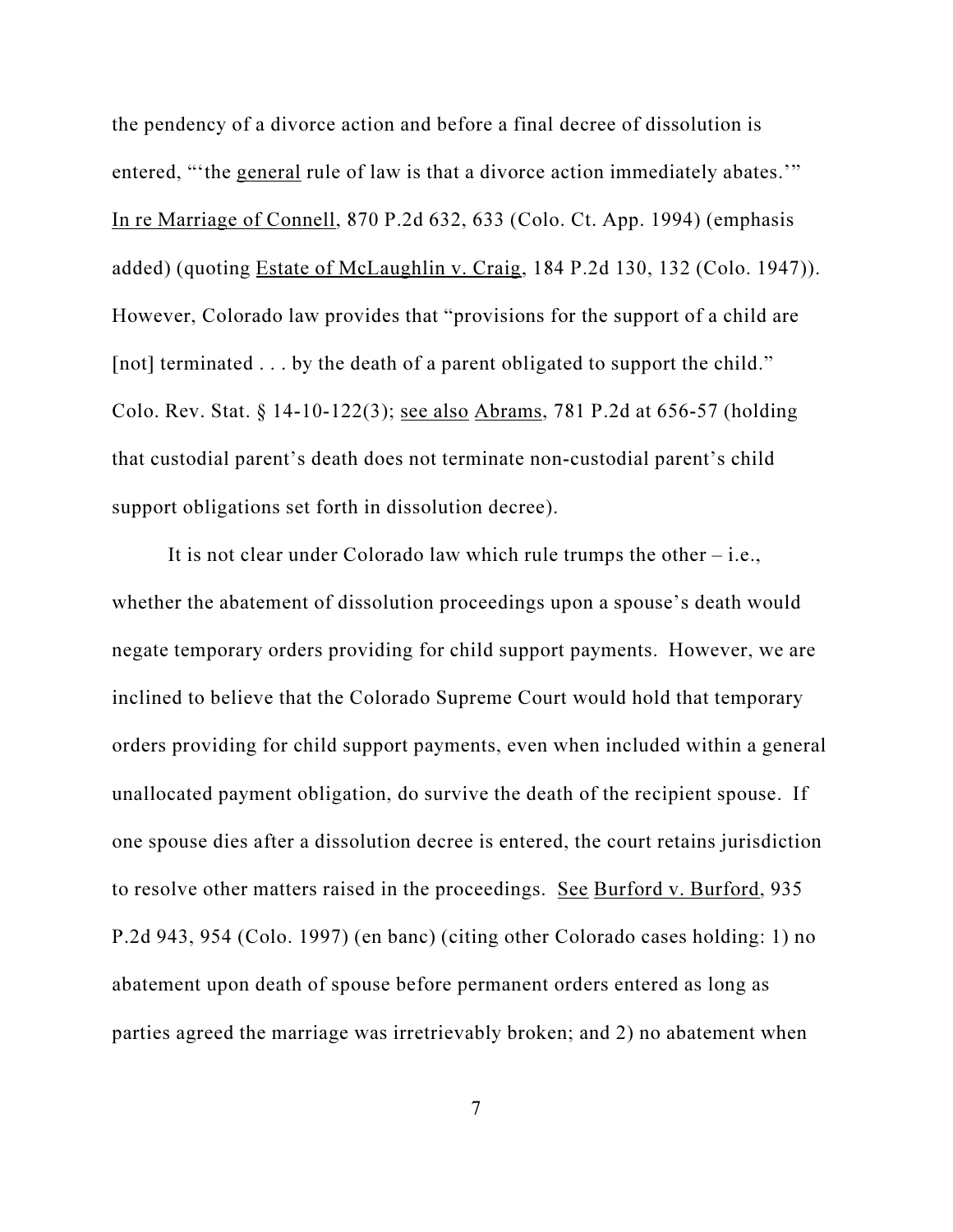death occurred while dissolution orders were on appeal). Further, as the tax court recognized, the unallocated support payments required by the temporary order were to continue "until further Order of Court." There is no reason to believe that the death of a spouse negates this language.

The need for child support, which is encompassed by the unallocated payments, will frequently continue beyond the death of the custodial spouse, as reflected in Colorado's requirement that allocated child support continue after the custodial parent's death. If the obligation to make unallocated payments for the benefit of a child ceased at death, and if the noncustodial parent was not immediately given custody of the children, there would be a substantial risk that the children would be without support for some period of time, until a new order could be obtained. This potential hardship to the children is to be avoided under Colorado law. Cf. Colo. Rev. Stat.  $\S 14-10-102(1)$ , (2)(b) (stating that the Colorado divorce laws should be liberally construed to "mitigate the potential harm to the spouses and their children caused by the process of legal dissolution of marriage"). The relevance of these policy considerations does not hinge on whether a final divorce decree has been entered.

Admittedly, there is a substantial likelihood that the parent making unallocated payments will be overpaying for a period of time after the death of the recipient spouse until he or she can have the support order modified because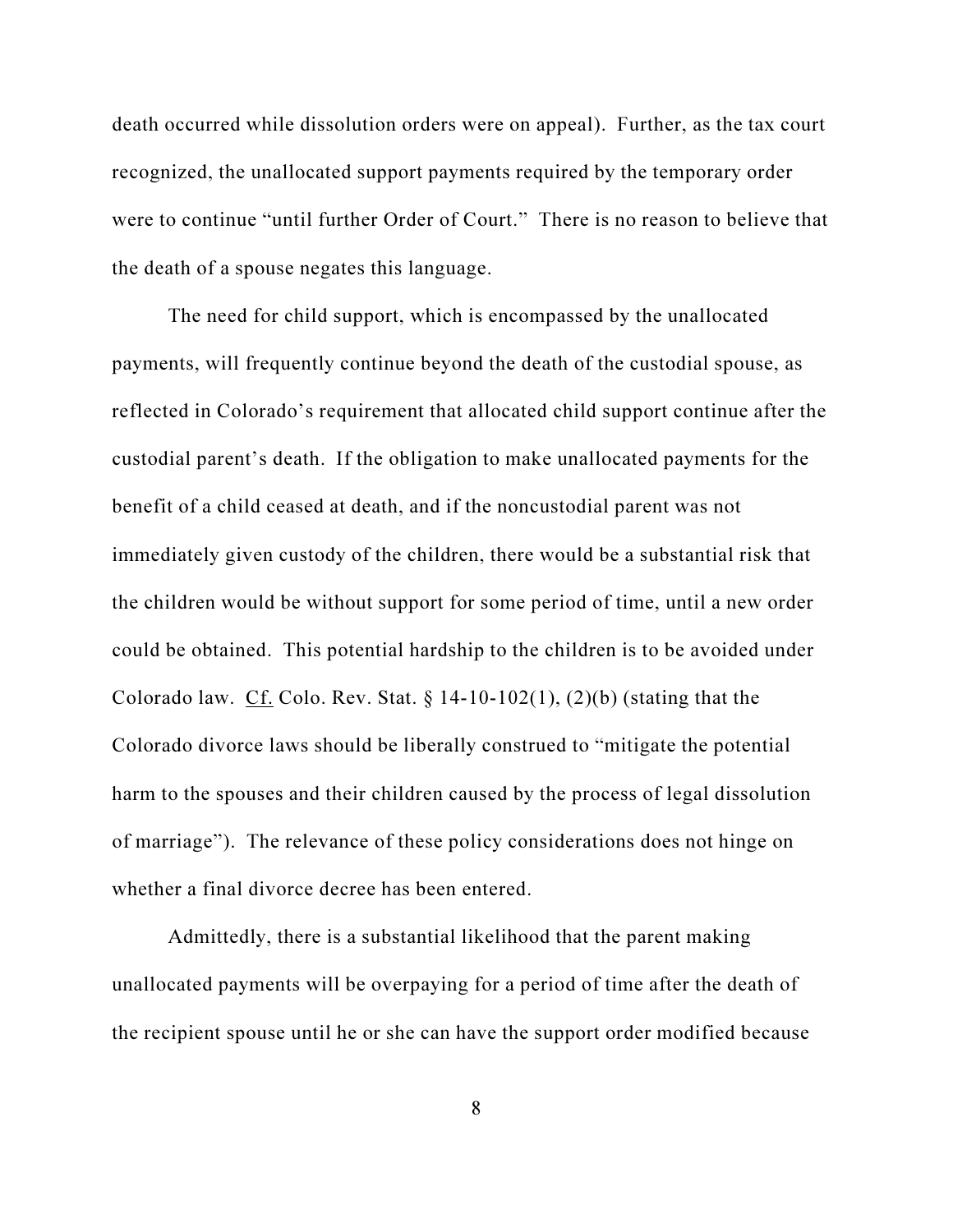the unallocated payments include maintenance for the deceased spouse. This amount, however, presumably is one that the paying parent can reasonably afford. Cf. id.  $\S$ § 14-10-114 (2)(f), -115(1)(e) (stating that the ability of a paying parent to make maintenance and child support payments is relevant to setting the level of support required). Moreover, the paying parent – who has been a party to the underlying divorce proceedings – is likely to be in a better position to ask for a modification of the court orders than any other custodian of the children (for example, the relatives of the deceased spouse), who may not have been involved in those proceedings. And the paying parent could protect his or her interests from the start by asking the court to include specific provisions in the support order for tax purposes. Finally, if the paying parent became the custodial parent, it should not be difficult to get the court to eliminate the unallocated payments entirely.

However, even if we are incorrect in predicting that the Colorado Supreme Court would hold that temporary unallocated payment obligations for both child support and spousal maintenance survive the death of the recipient spouse, we would still uphold the tax court's opinion. Lovejoy bore the burden of proving that his obligation to make unallocated payments would cease upon his exspouse's death. Because the divorce court orders are silent and Colorado law is at best unclear on the issue, and likely contrary to Lovejoy's position, he has failed